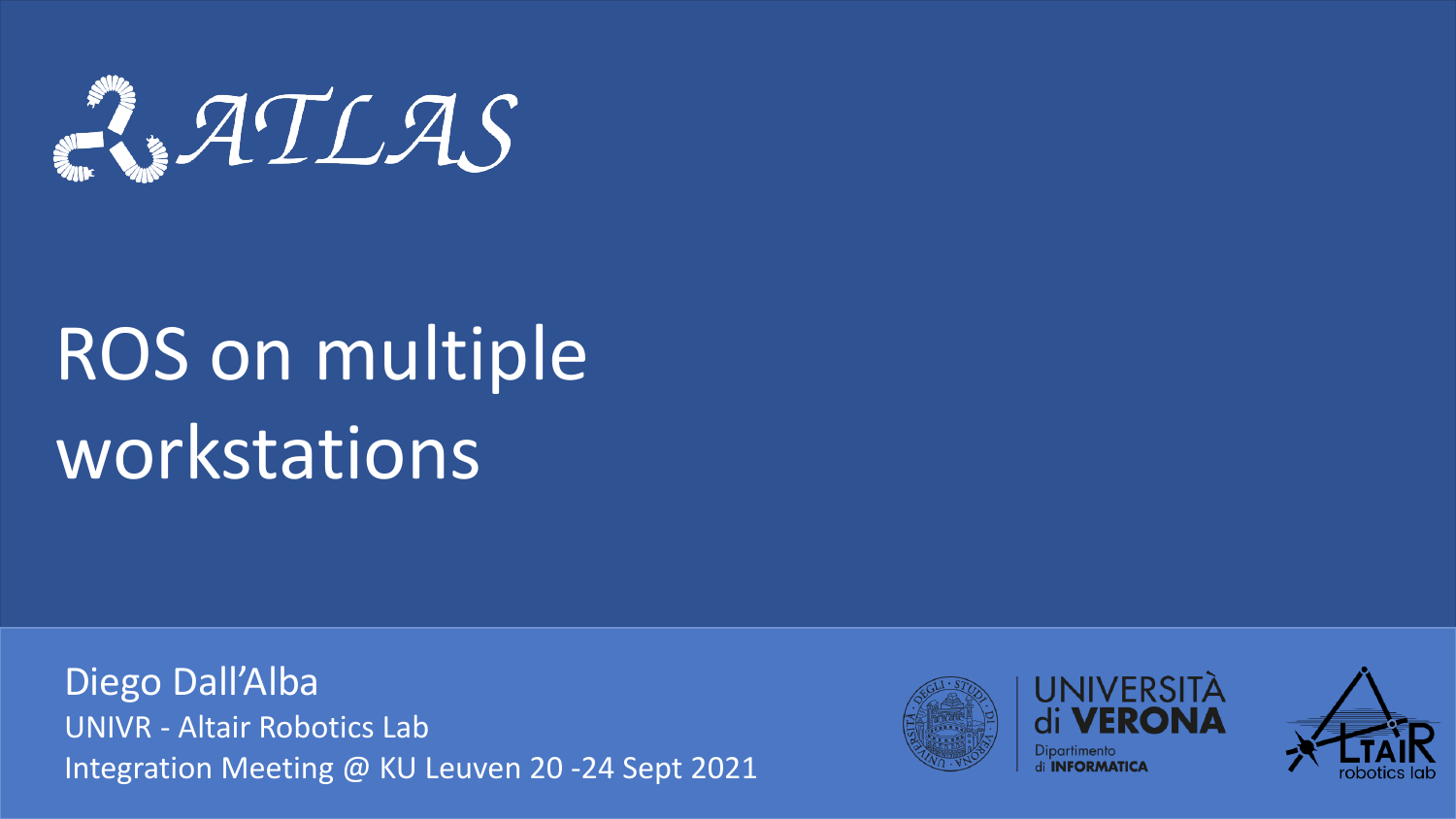

# **Overview**

- Quick Recap from NTA3
	- ROS architecture & philosophy
	- ROS master, nodes, and topics
- Rules for setting up ROS on multiple machine
	- Network configuration
	- Example use-case
	- **Extras**



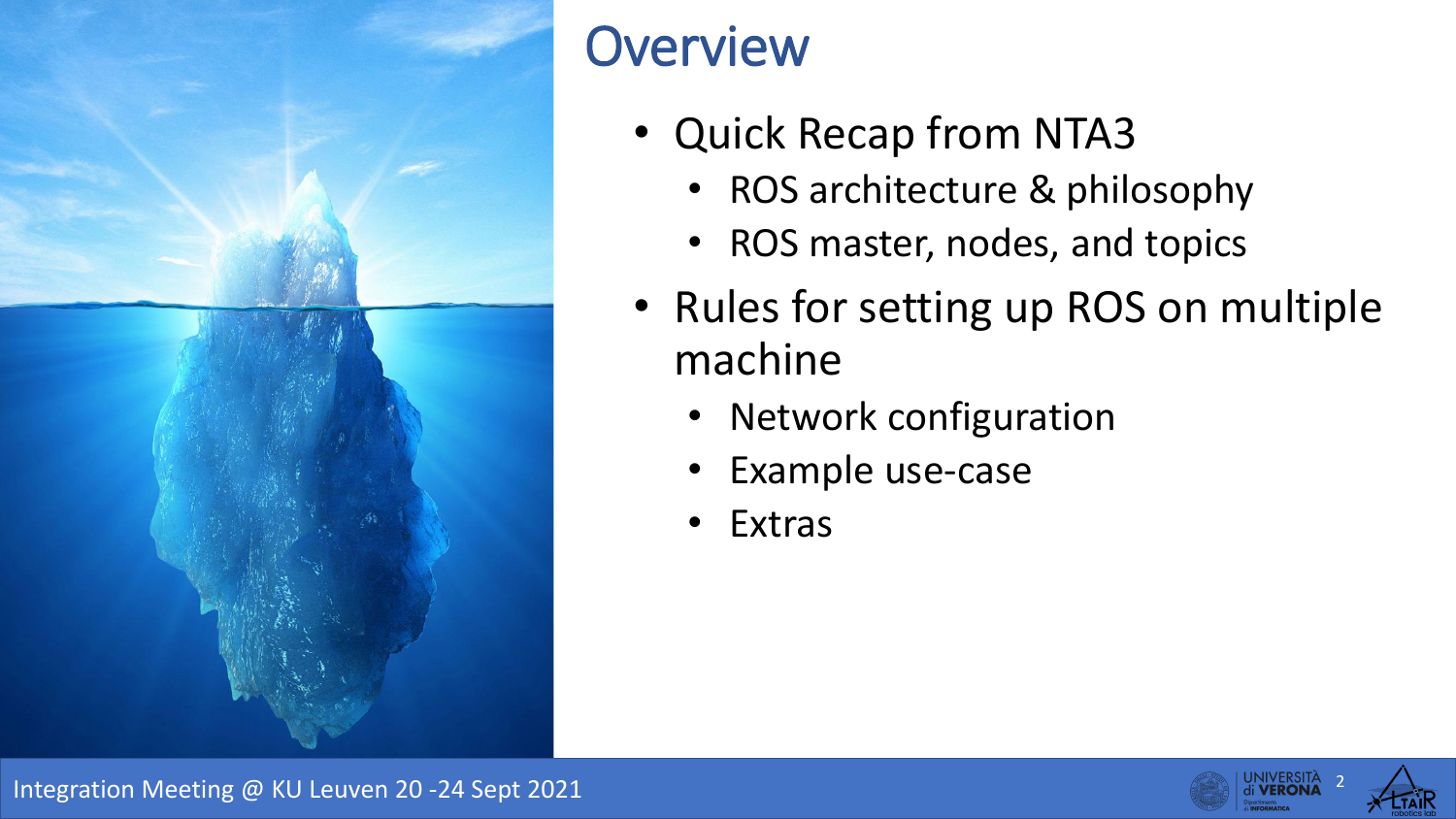### ROS Characteristics





- Process management
- Inter-process communication
- Device drivers

┿

**Simulation** 

Tools

- **Visualization**
- **Graphical** user
	- interface
- Data logging

### Capabilities

- Control
- Planning
- Perception
- **Mapping**
- **Manipulation**

┿

### Ecosystem

- Package organization
- **Software** distribution
- **Documentation**

JNIVERSITA

**Tutorials** 

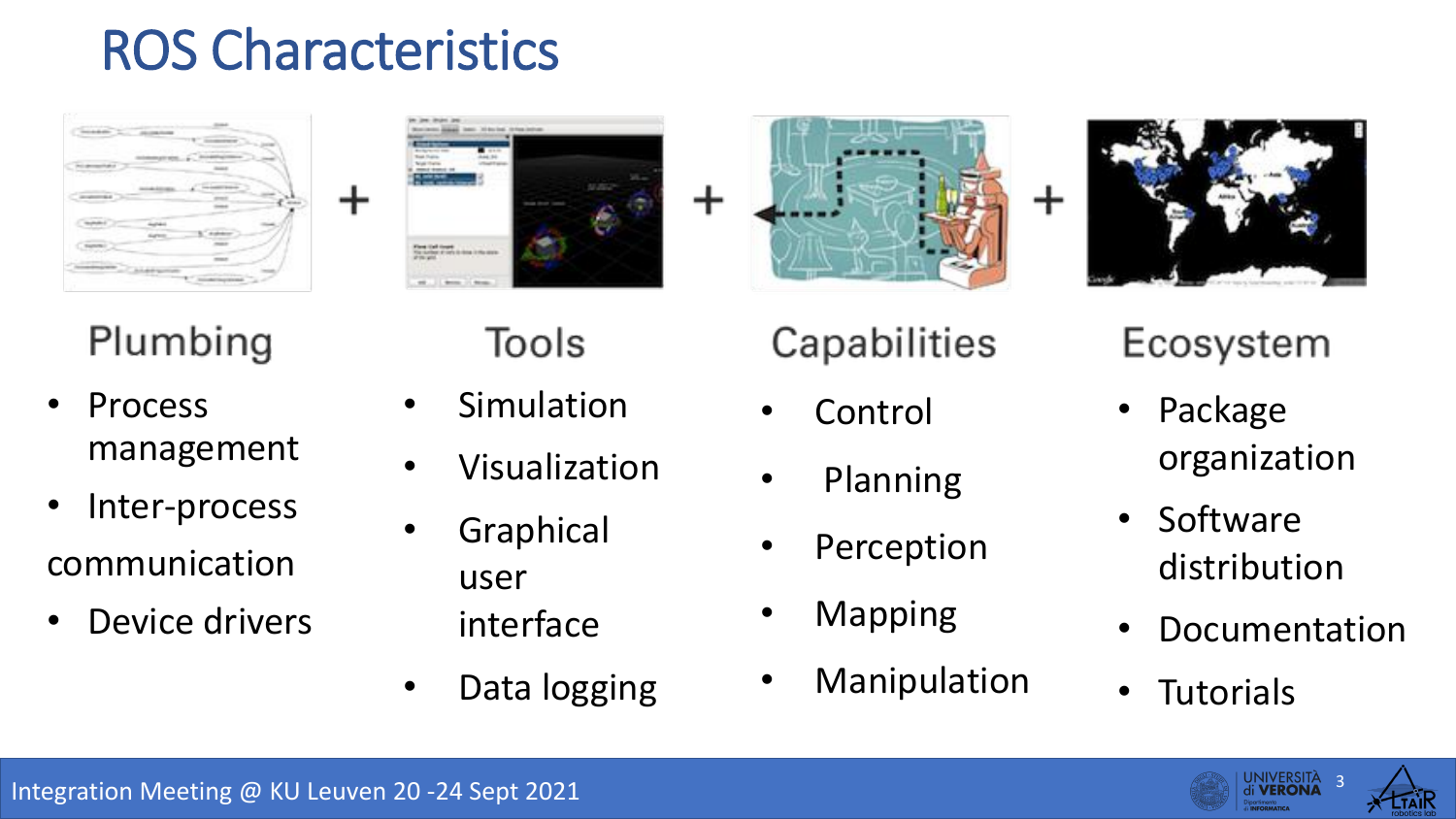### ROS Architecture: Basics

#### **ROS MASTER**

- Manages the communication between nodes (XML-RPC server + naming and communication services)
- Every node registers at start-up with the master
- Nodes can run on different workstation and communicate through network (transparent to user)

#### **ROS NODE**

- Single-purpose, executable program
- Individually compiled, executed, and managed
- Organized in *packages*







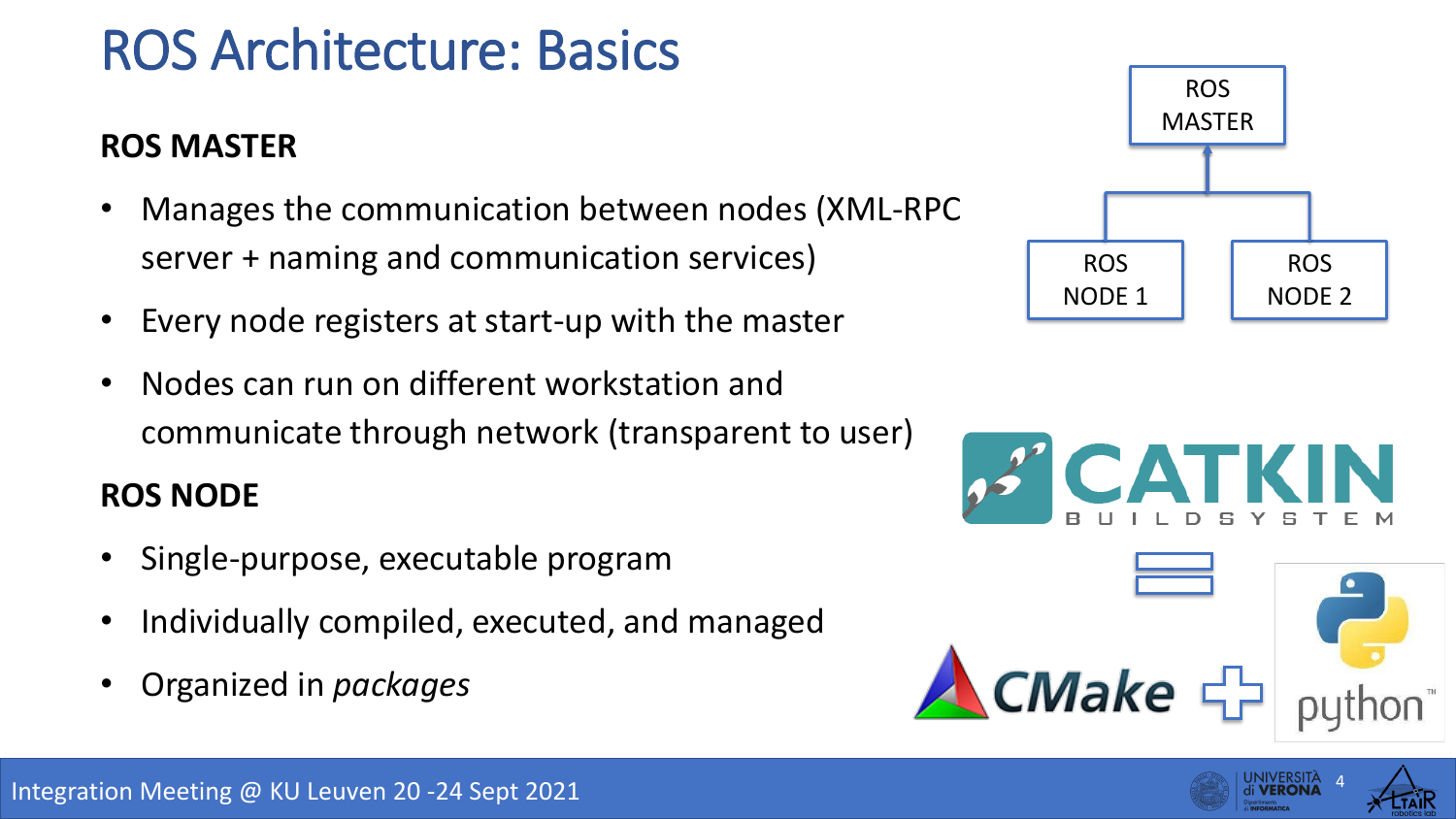

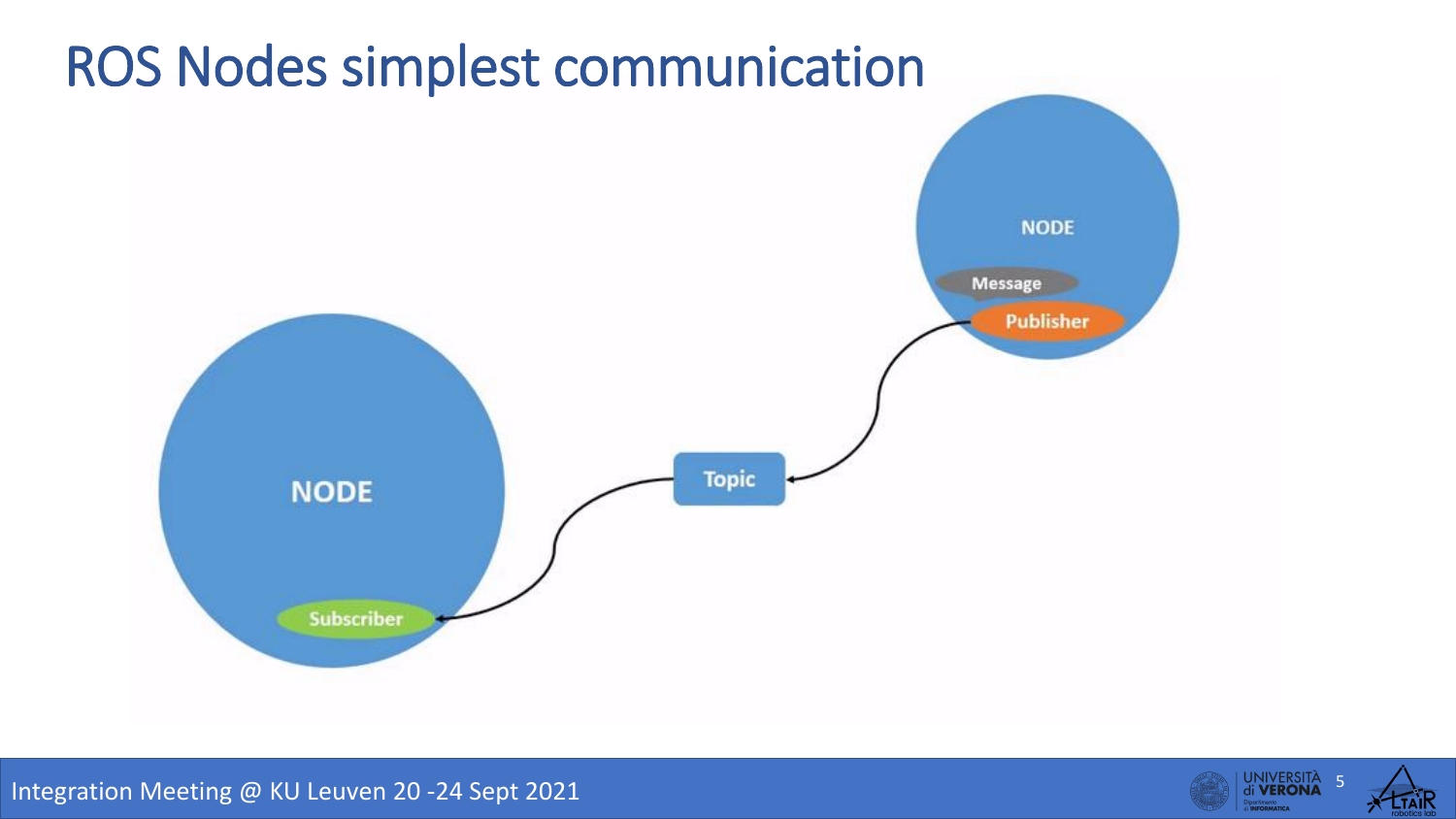### ROS Nodes general communication



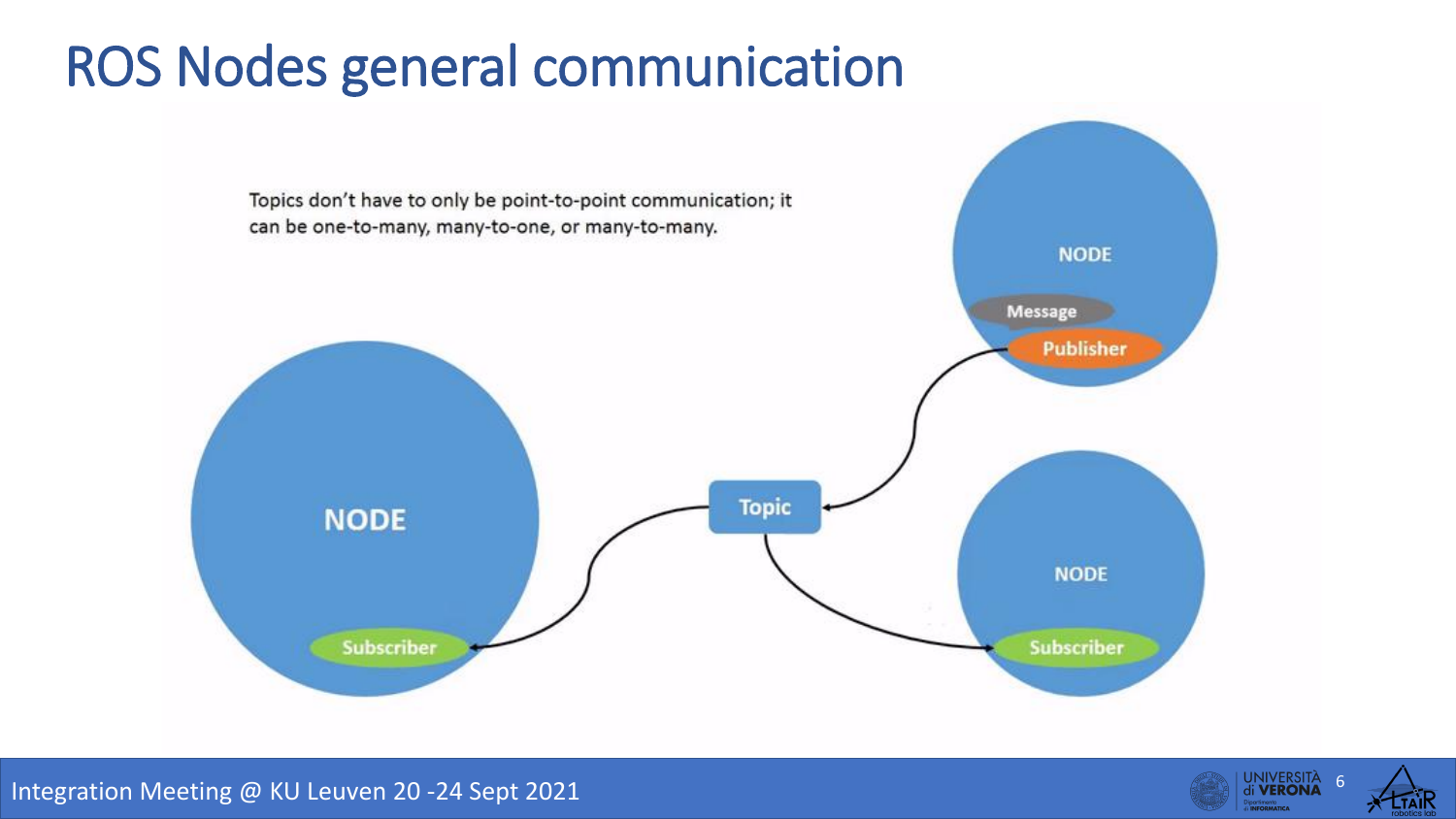### ROS Topics

- Nodes communicate over topics
	- Nodes can *publish* or *subscribe* to a topic  $\blacksquare$
	- **Typically, 1 publisher and**  $n$  **subscribers**
- Topic is a name for a stream of *messages*

#### List active topics with

> rostopic list

Subscribe and print the contents of a topic with

> rostopic echo /topic

Show information about a topic with

> rostopic info /topic



**More info** http://wiki.ros.org/rostopic

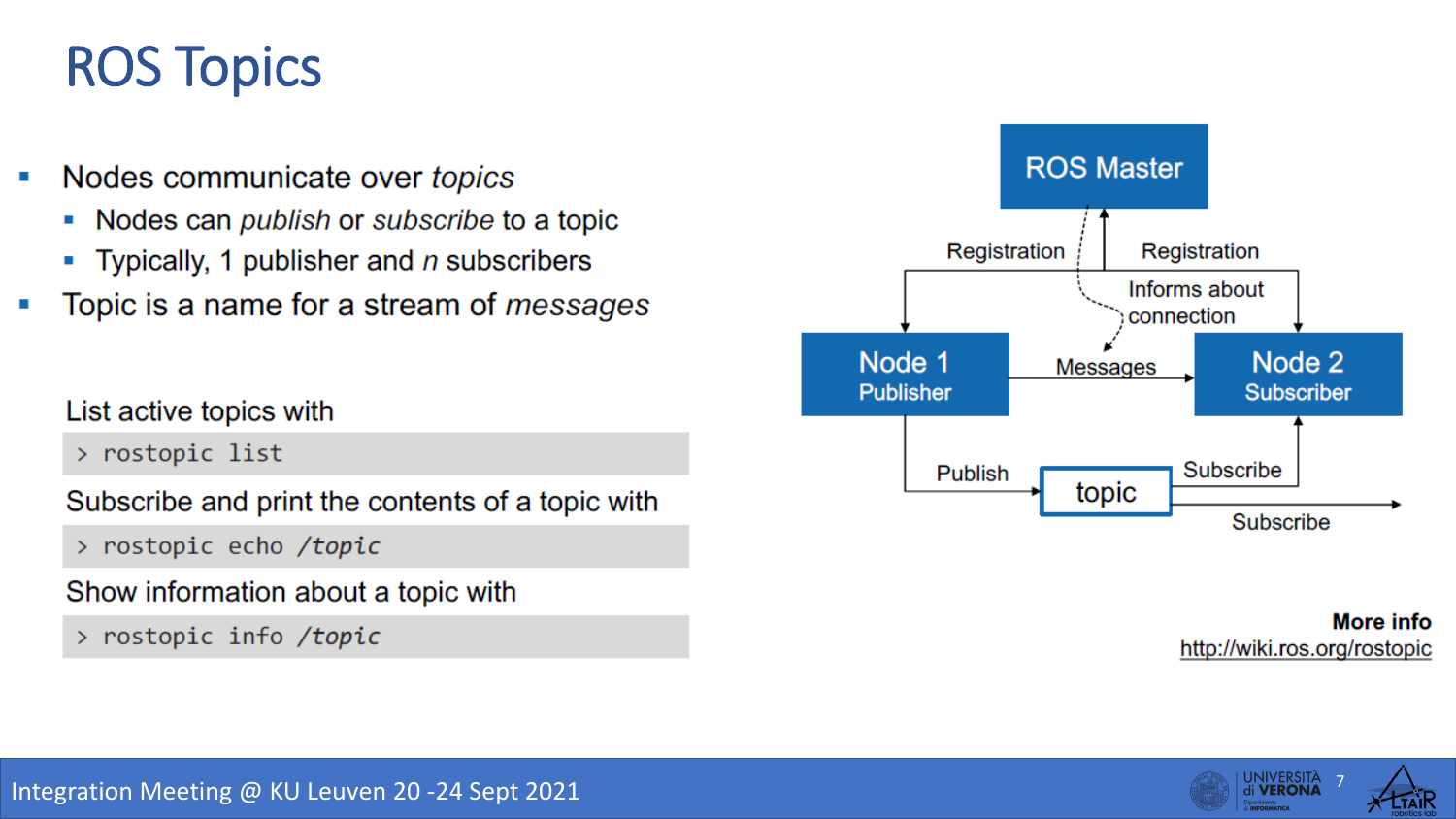### ROS Messages

- Data structure defining the type of a topic
- Compromised of a nested structure of  $\blacksquare$ integers, floats, booleans, strings etc. and arrays of objects
- Defined in \*.msg files  $\blacksquare$

#### See the type of a topic

> rostopic type /topic

#### Publish a message to a topic

> rostopic pub /topic type args



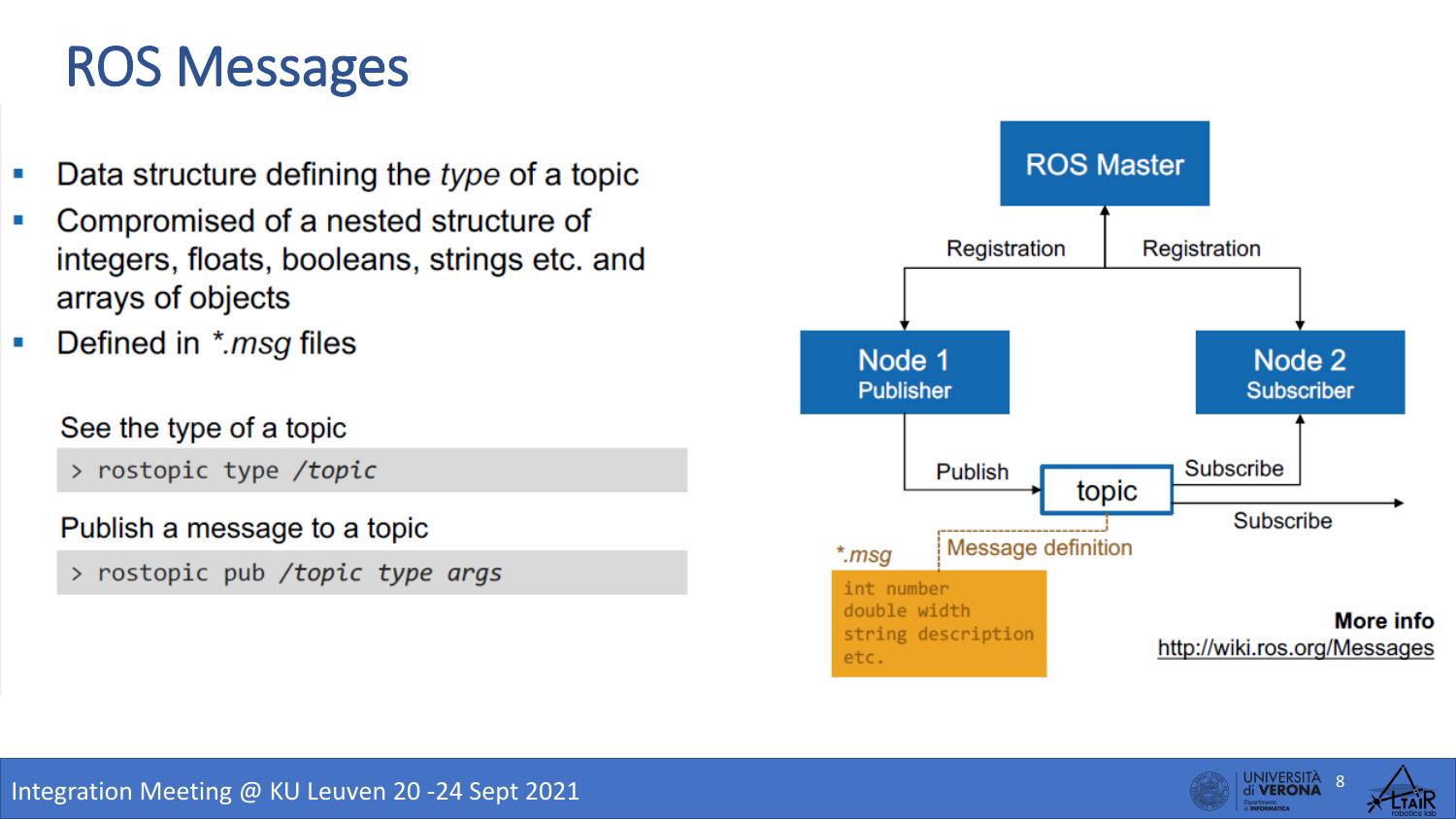## Basic RULES when working with multiple machine

- All the machines must be on the same network.
- There will be only one master (server) as many clients as you need.
- All the workstation have to "see" the same master
- Each workstation can run multiple nodes
- Pay attention to network configuration, since many problem are often related to this part!

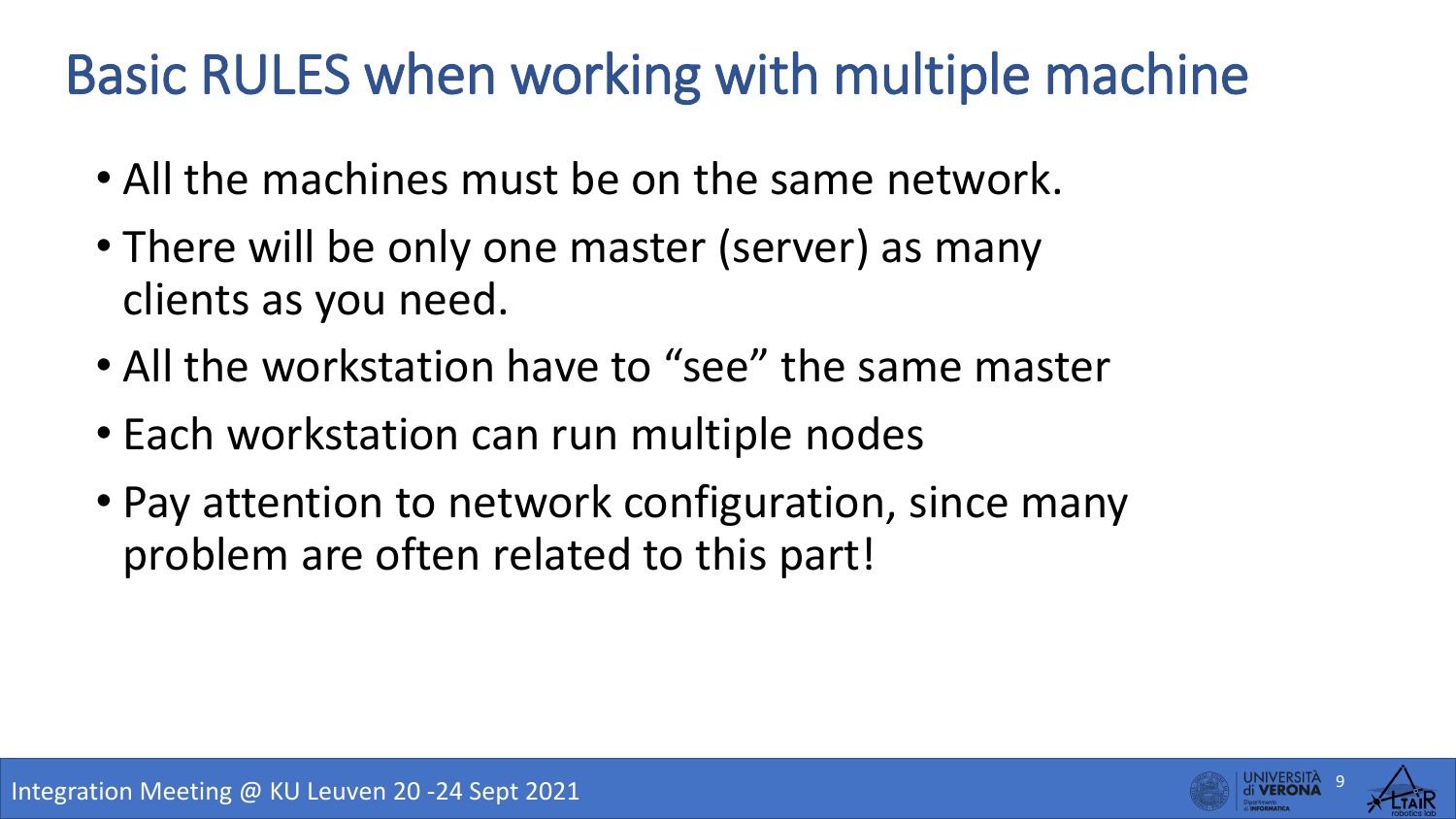# Basic STEPS when working with multiple machine

- Configure the network on each machine
- Check network communication on each machine

**Required only when you are setting up your ROS demo**

- Configure ROS on each machine
- Check ROS communication on each machine
- Start working with ROS  $\odot$

**You have to repeat these steps each time you start working in ROS, on each machine and on each terminal**

If you have problem with the second part, always re-check the first one!

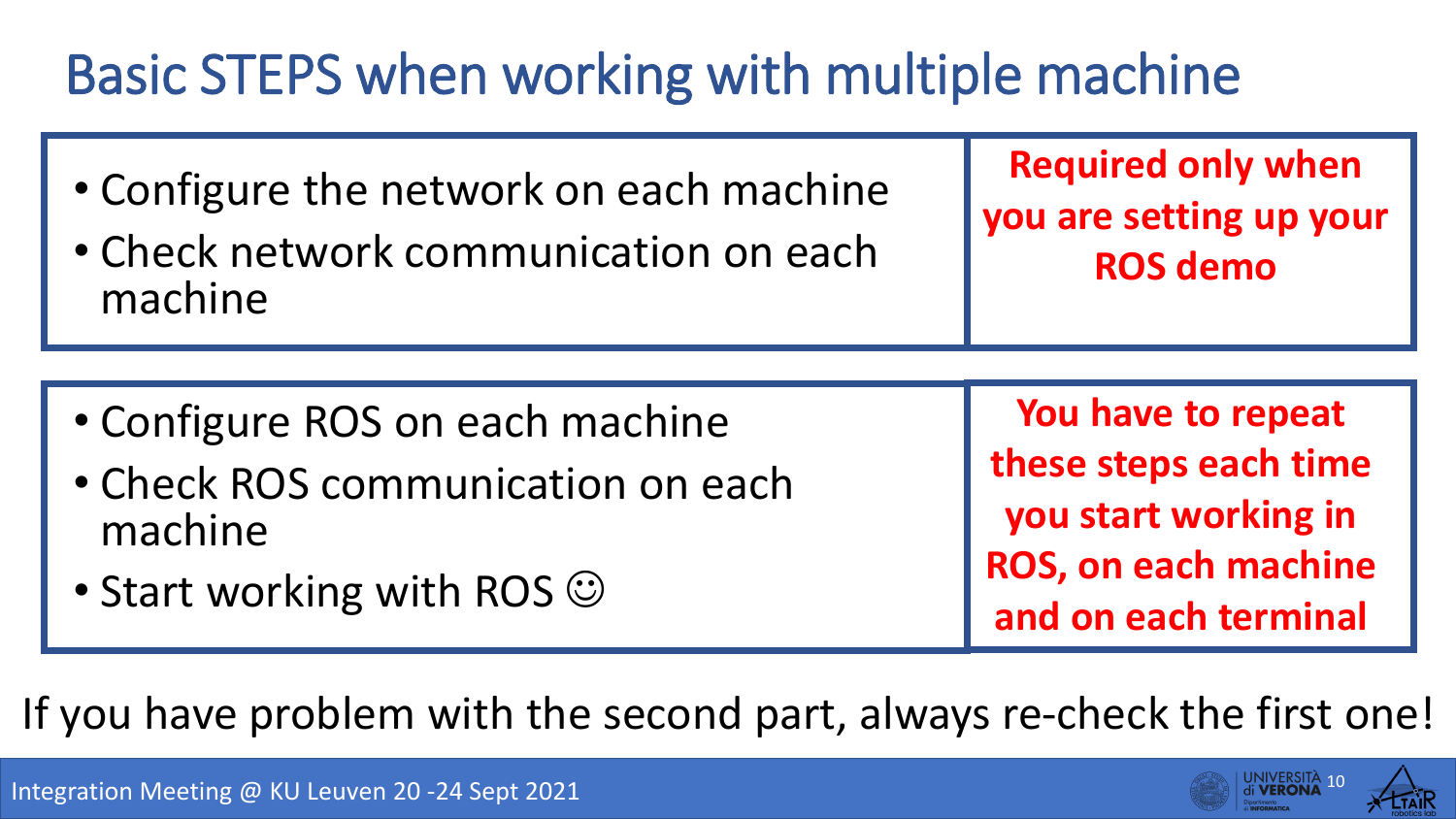# Example use case (1)

- We have 3 workstations:
	- The master will be running on **adam** (192.168.203.1).
	- **emily** (192.168.203.2) and **mike** (192.168.203.3) will be running other nodes.
	- **adam** could also run some other ROS nodes
	- This is just an example, try using meaningful names and also avoid using "ws" (e.g. control ws) since it is often used for referring to your catking workspace

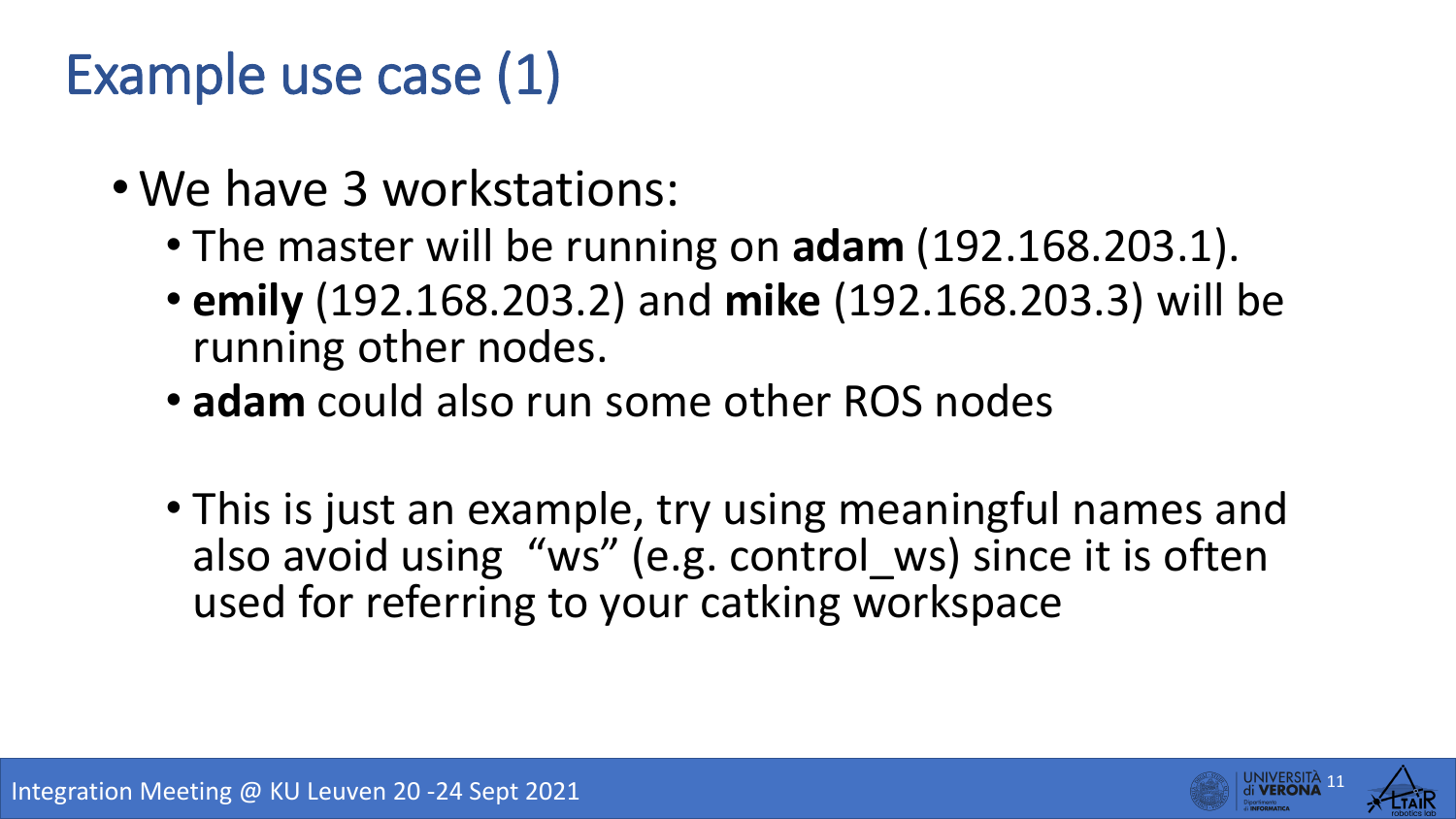# Example use case (2)





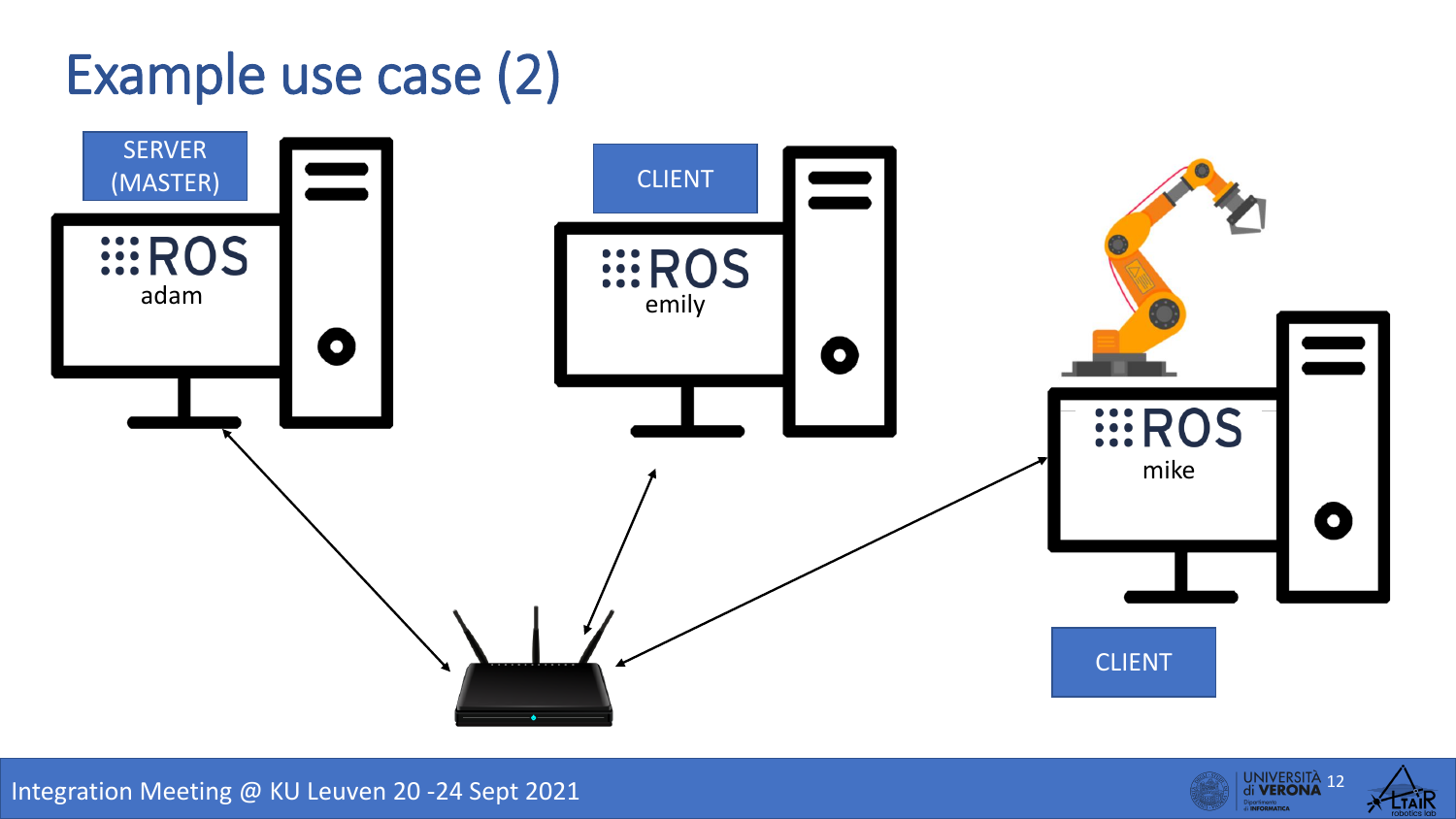## Setup hostnames

- Add IP addresses and hostnames of all the other machines in the network, in /etc/hosts file. Remember to set static IP addresses.
- This is an example of /etc/hosts file on adam's machine:
	- 127.0.0.1 localhost
	- …
	- 192.168.203.2 emily
	- 192.168.203.3 mike
- The same goes for emily and mike machines.
- This step is otpional, but it lets you type the hostname instead of the IP address each time.

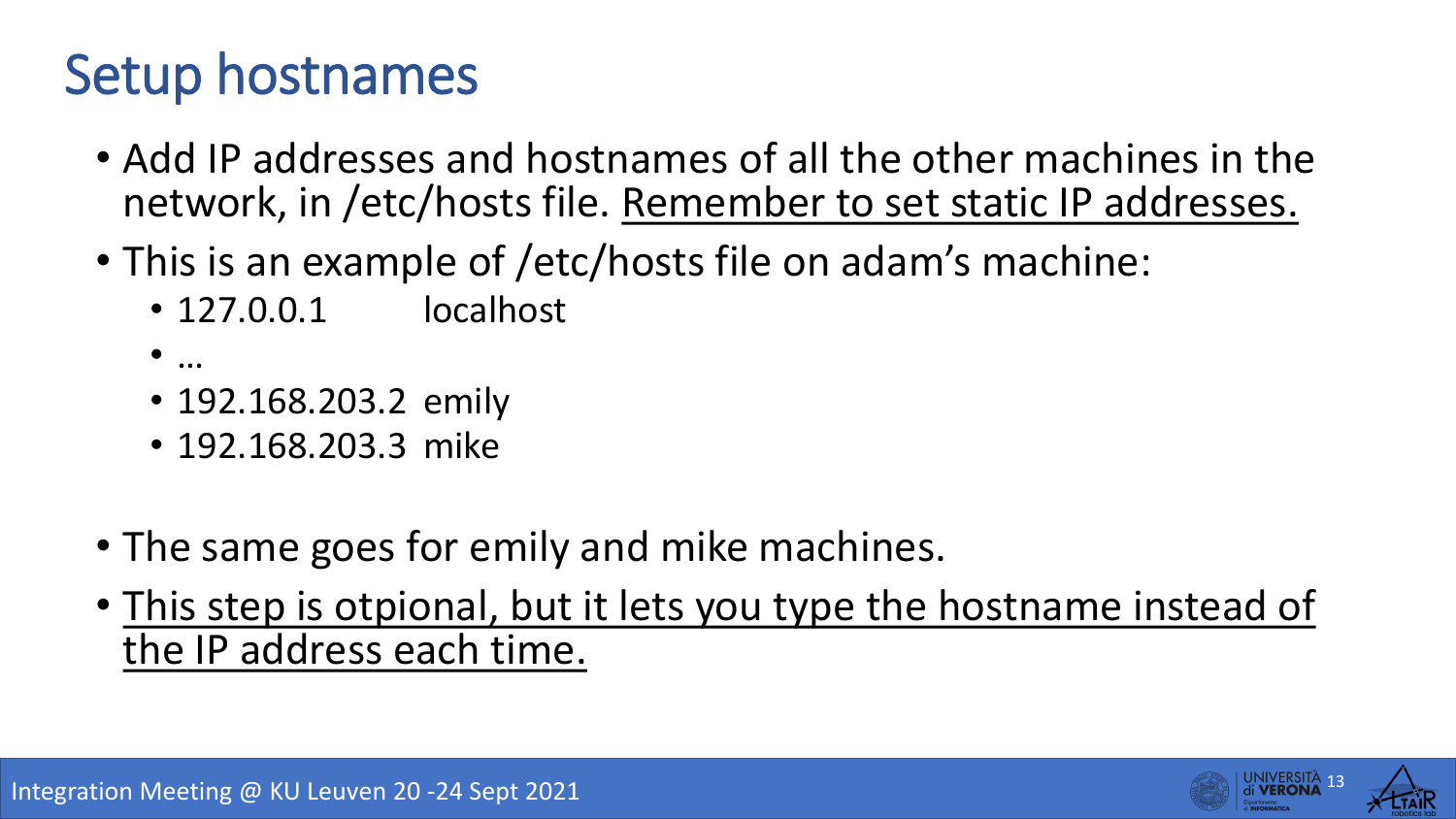# Check connection between machines

• There must be complete, bi-directional connectivity between all pairs of machines -> Ping the workstations to check connectivity.

- From **adam**, try to ping **emily** and **mike**
	- › ping emily
	- › ping mike
- Then, ping from **emily** to **adam** and **mike**, and so on…

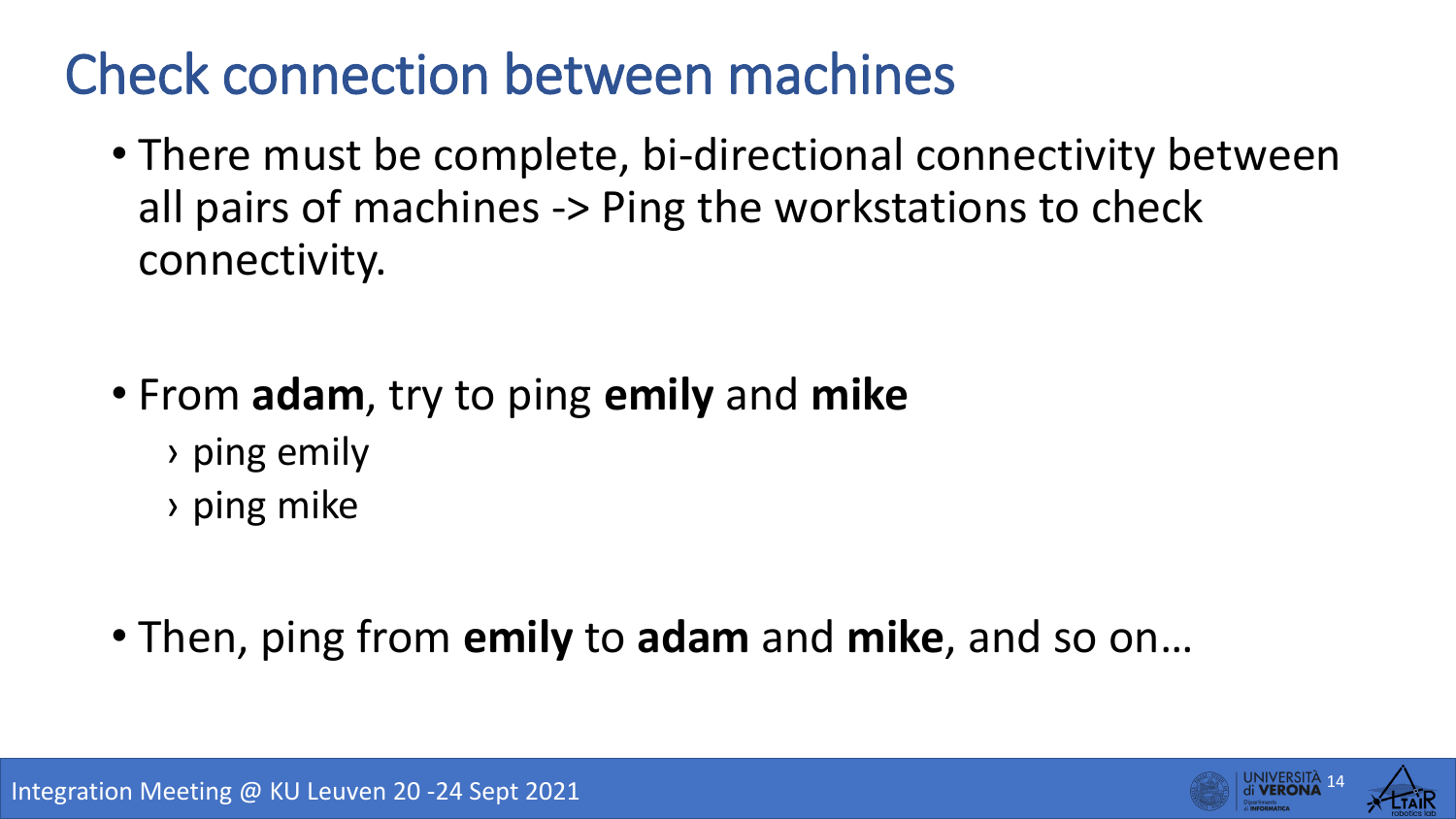### ROS Commands

### [1] Start the server (master) on **adam**'s terminal › roscore

- [2] Setup the environment in client terminals (**emily** and **mike**) › export ROS\_MASTER\_URI=http://adam:11311  $\sum$  …
- **Remember to perform [2] on each terminal you open.**
- **Also, don't forget to configure the ROS environment before everything else, i.e. source the desired catkin workspace.**

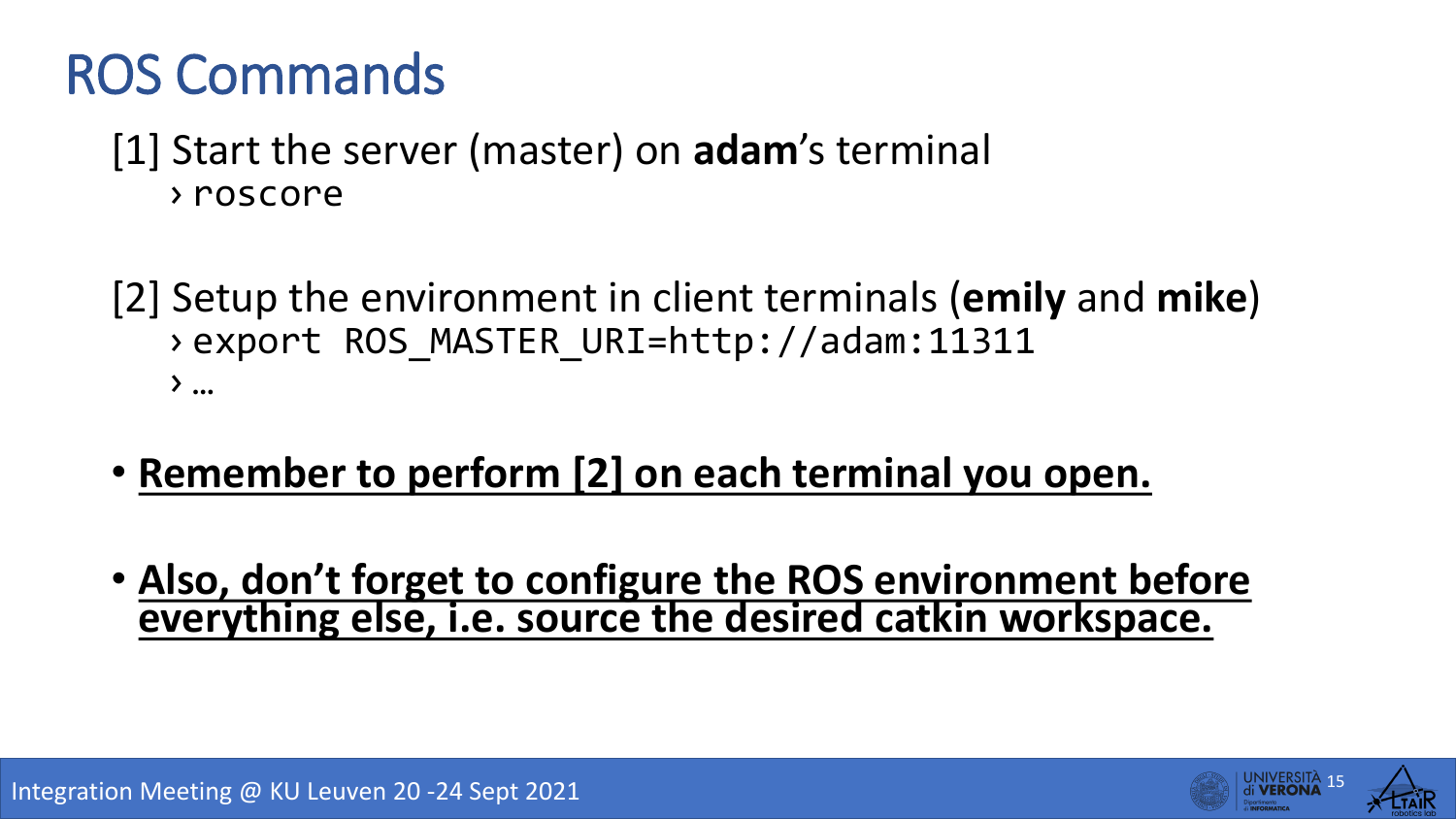### Configuring the ROS environment

source /opt/ros/kinetic/setup.bash

This command is fundamental for correctly configuring all environment variables

Most of the problem with ROS are related to problems with this config…

Essential variables are:

ai-ray@victors: ~ File Edit View Search Terminal Help ai-ray@victors:~\$ source /opt/ros/melodic/setup.bash ai-ray@victors:~\$ printenv | grep -e ros -e ROS LD LIBRARY PATH=/opt/ros/melodic/lib ETC DIR=/opt/ros/melodic/etc/ros CMAKE PREFIX PATH=/opt/ros/melodic \_ROOT=/opt/ros/melodic/share/ros  $MASTER_URI=http://localhost:11311$ VERSION=1 PYTHON VERSION=2 PYTHONPATH=/opt/ros/melodic/lib/python2.7/dist-packages \_PACKAGE\_PATH=/opt/ros/melodic/share **SLISP PACKAGE DIRECTORIES=** PATH=/opt/ros/melodic/bin:/usr/local/sbin:/usr/local/bin:/usr/sb in:/bin:/usr/games:/usr/local/games:/snap/bin PKG\_CONFIG\_PATH=/opt/ros/melodic/lib/pkgconfig \_DISTRO=melodic ai-ray@victors:~\$

- ROS ROOT sets the location where the ROS core packages are installed.
- ROS\_MASTER\_URI is a required setting that tells nodes where they can locate the master.

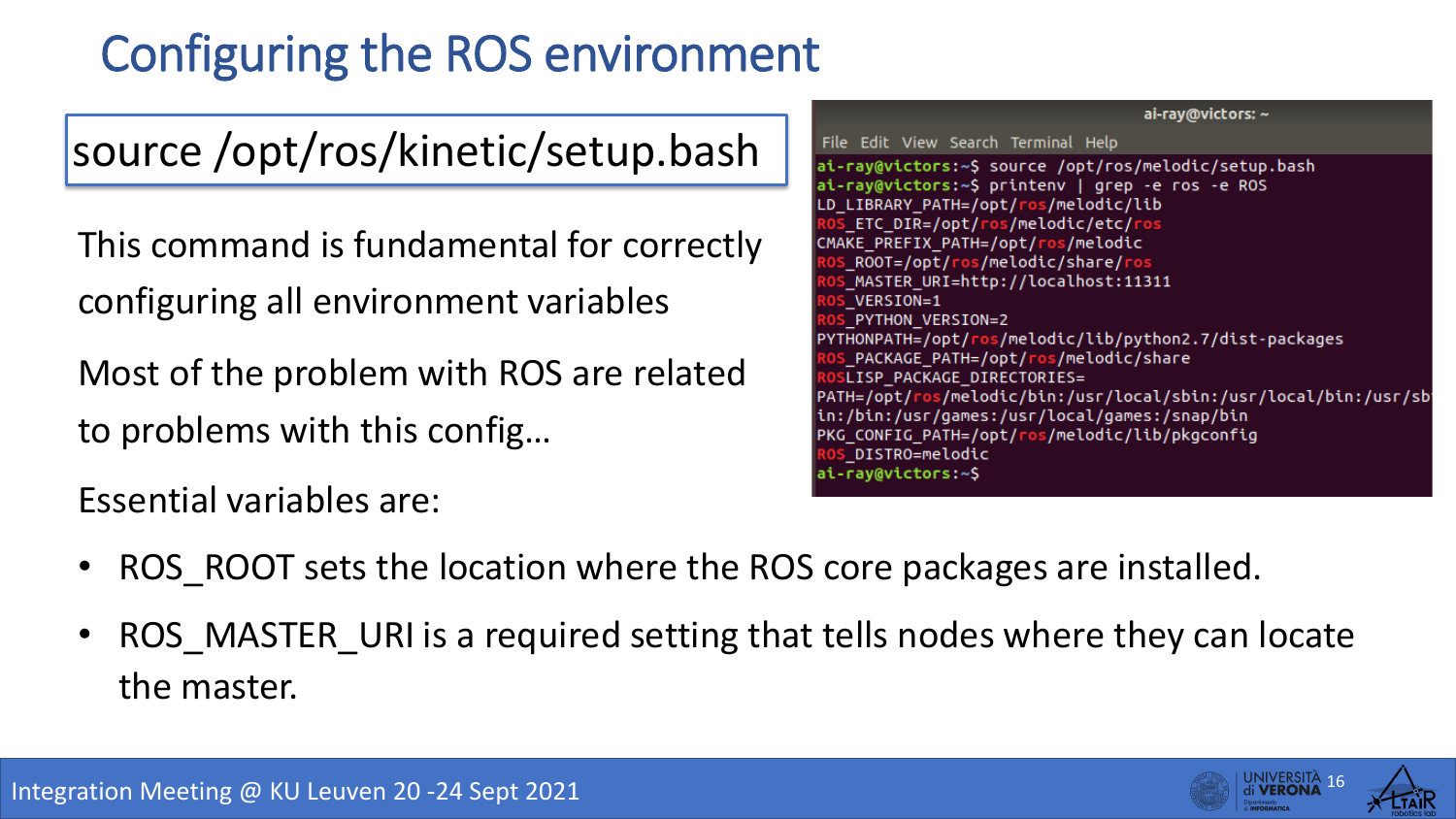# Example: /etc/hosts on different machines





Integration Meeting @ KU Leuven 20 -24 Sept 2021 Contract Contract Contract Contract Contract Contract Contract Contract Contract Contract Contract Contract Contract Contract Contract Contract Contract Contract Contract Co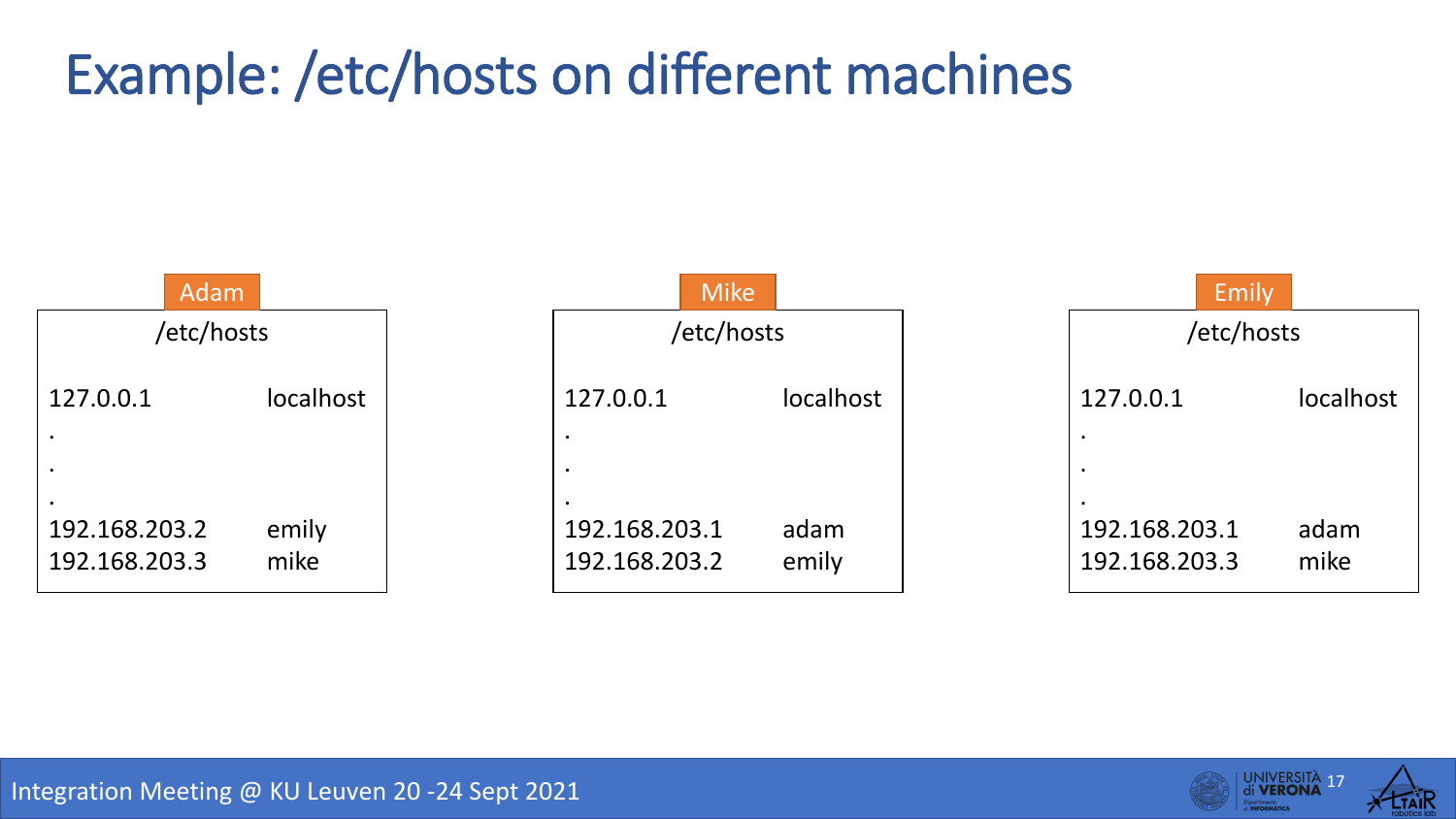## Example: check network comunication

#### Adam

#### > ping emily

PING emily (192.168.203.2) 56(84) bytes of data. 64 bytes from 127.0.0.1: icmp\_seq=1 ttl=128 time=0.123 ms 64 bytes from 127.0.0.1: icmp\_seq=2 ttl=128 time=0.094 ms

#### > ping mike

PING mike (192.168.203.3) 56(84) bytes of data. 64 bytes from 127.0.0.1: icmp\_seq=1 ttl=128 time=0.123 ms 64 bytes from 127.0.0.1: icmp\_seq=2 ttl=128 time=0.094 ms

#### Mike

#### > ping adam

PING adam (192.168.203.1) 56(84) bytes of data. 64 bytes from 127.0.0.1: icmp\_seq=1 ttl=128 time=0.123 ms 64 bytes from 127.0.0.1: icmp\_seq=2 ttl=128 time=0.094 ms

#### > ping emily

…

…

PING emily (192.168.203.2) 56(84) bytes of data. 64 bytes from 127.0.0.1: icmp\_seq=1 ttl=128 time=0.123 ms 64 bytes from 127.0.0.1: icmp\_seq=2 ttl=128 time=0.094 ms

#### Emily

#### > ping adam

PING adam (192.168.203.1) 56(84) bytes of data. 64 bytes from 127.0.0.1: icmp\_seq=1 ttl=128 time=0.123 ms 64 bytes from 127.0.0.1: icmp\_seq=2 ttl=128 time=0.094 ms

…

…

#### > ping mike

PING mike (192.168.203.3) 56(84) bytes of data. 64 bytes from 127.0.0.1: icmp\_seq=1 ttl=128 time=0.123 ms 64 bytes from 127.0.0.1: icmp\_seq=2 ttl=128 time=0.094 ms

…

…

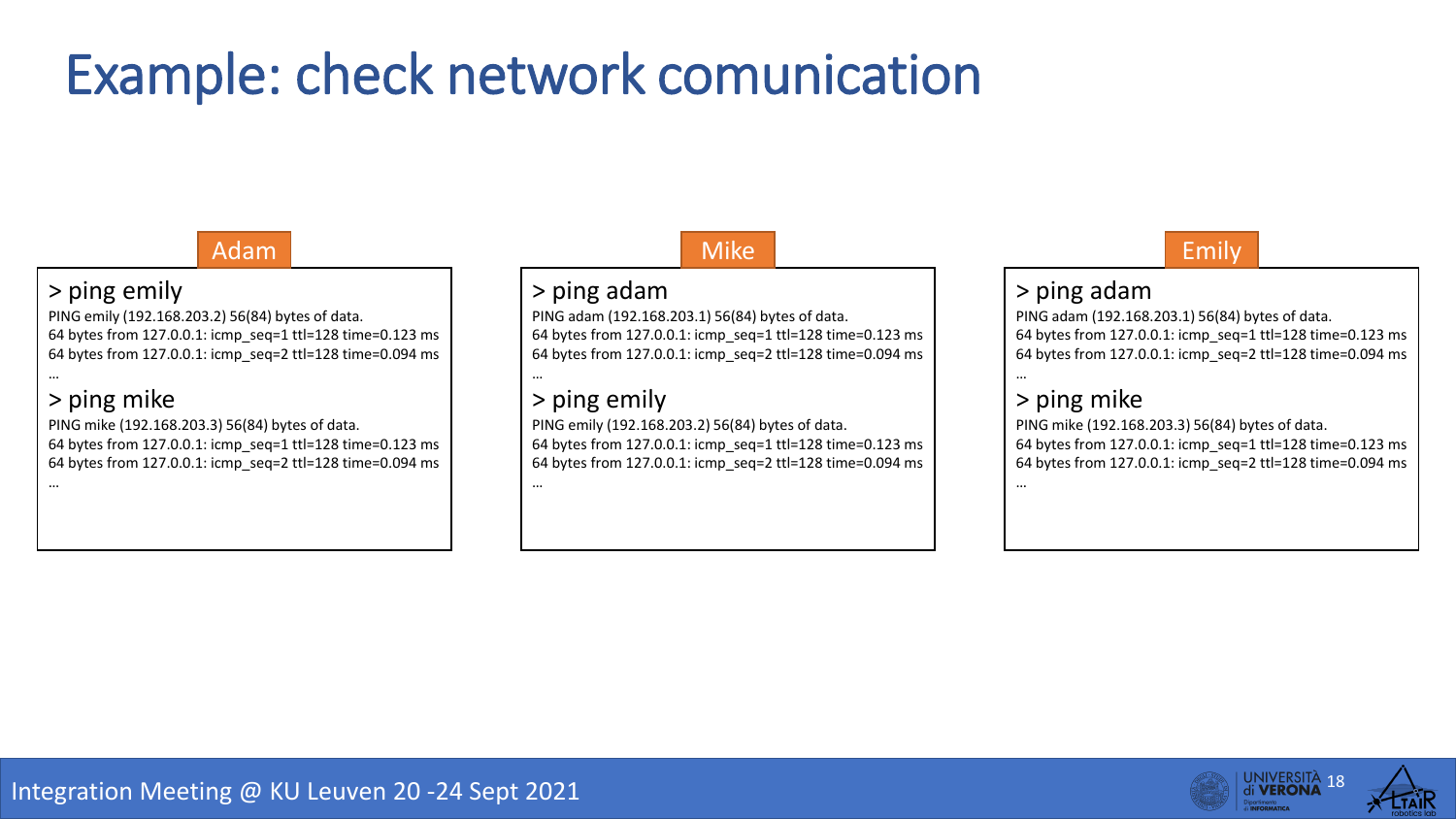# Example: ROS configuration

#### > roscore SUMMARY ======== PARAMETERS \* /rosdistro: melodic \* /rosversion: 1.14.11 NODES auto-starting new master process[master]: started with pid [25916] ROS\_MASTER\_URI=http://adam:11311/ setting /run\_id to e73610ea-1886-11ec-81f0-04d9f5d41c6f process[rosout-1]: started with pid [25944] started core service [/rosout] … Adam

Mike

> export ROS\_MASTER\_URI=http://adam:11311

> rostopic list

/rosout /rosout\_agg /tf

> …

| > rostopic list |  |  |
|-----------------|--|--|
| /rosout         |  |  |
| /rosout_agg     |  |  |
| /tf             |  |  |
|                 |  |  |
|                 |  |  |

Emily

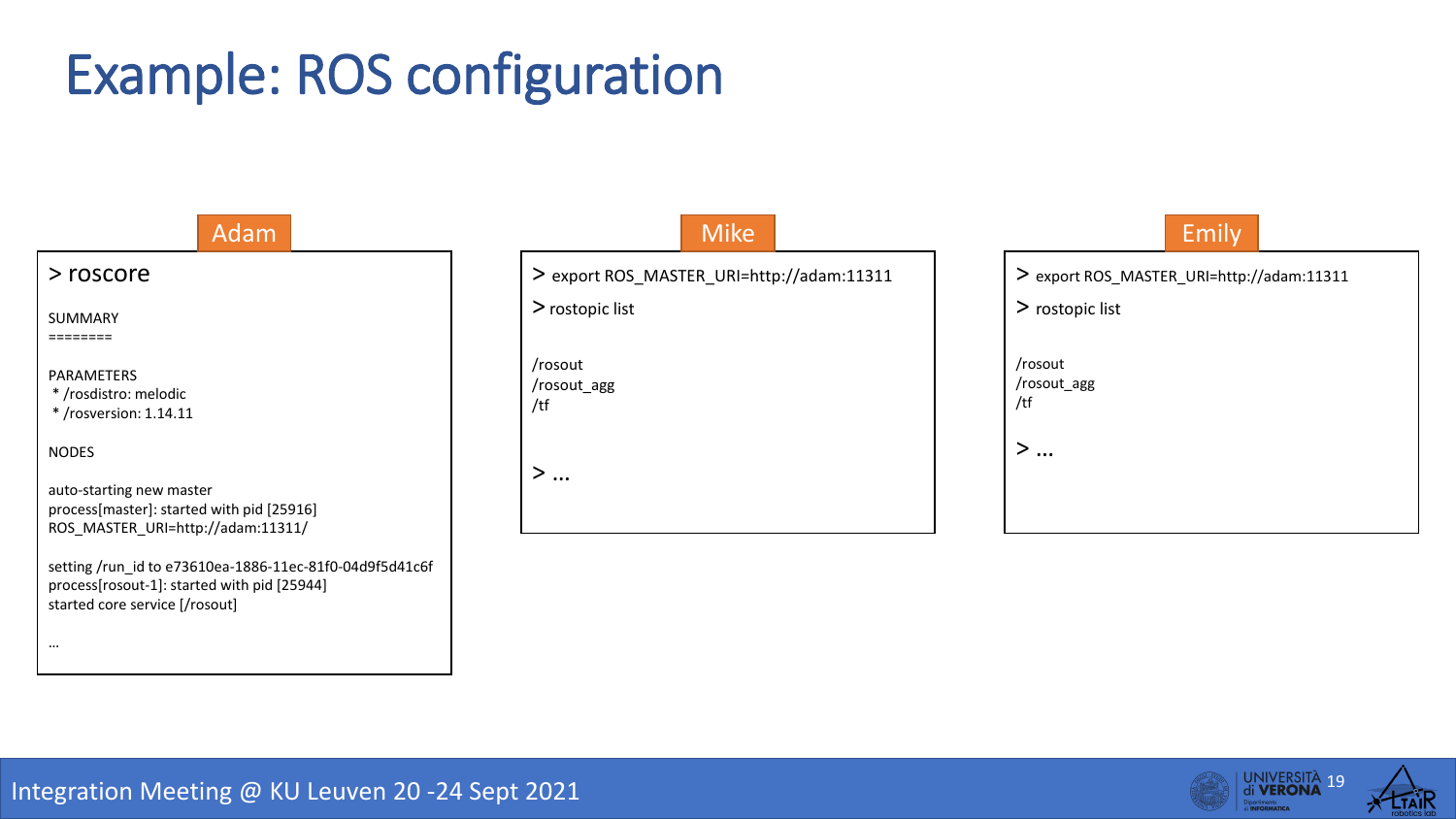

- To solve problems related to timestamps, it could be useful to synchronize the clocks with a shared server.
- I recommend to do this this step at the beginning of your setup to avoid facing communication/synchronization problems (complex to find and solve)
- Run the following command on each terminal › sudo ntpdate ntp.ubuntu.com
- If **ntpdate** is not available: › sudo apt-get install ntpdate
- A cleaner and automatic solution can be obtained with chrony.

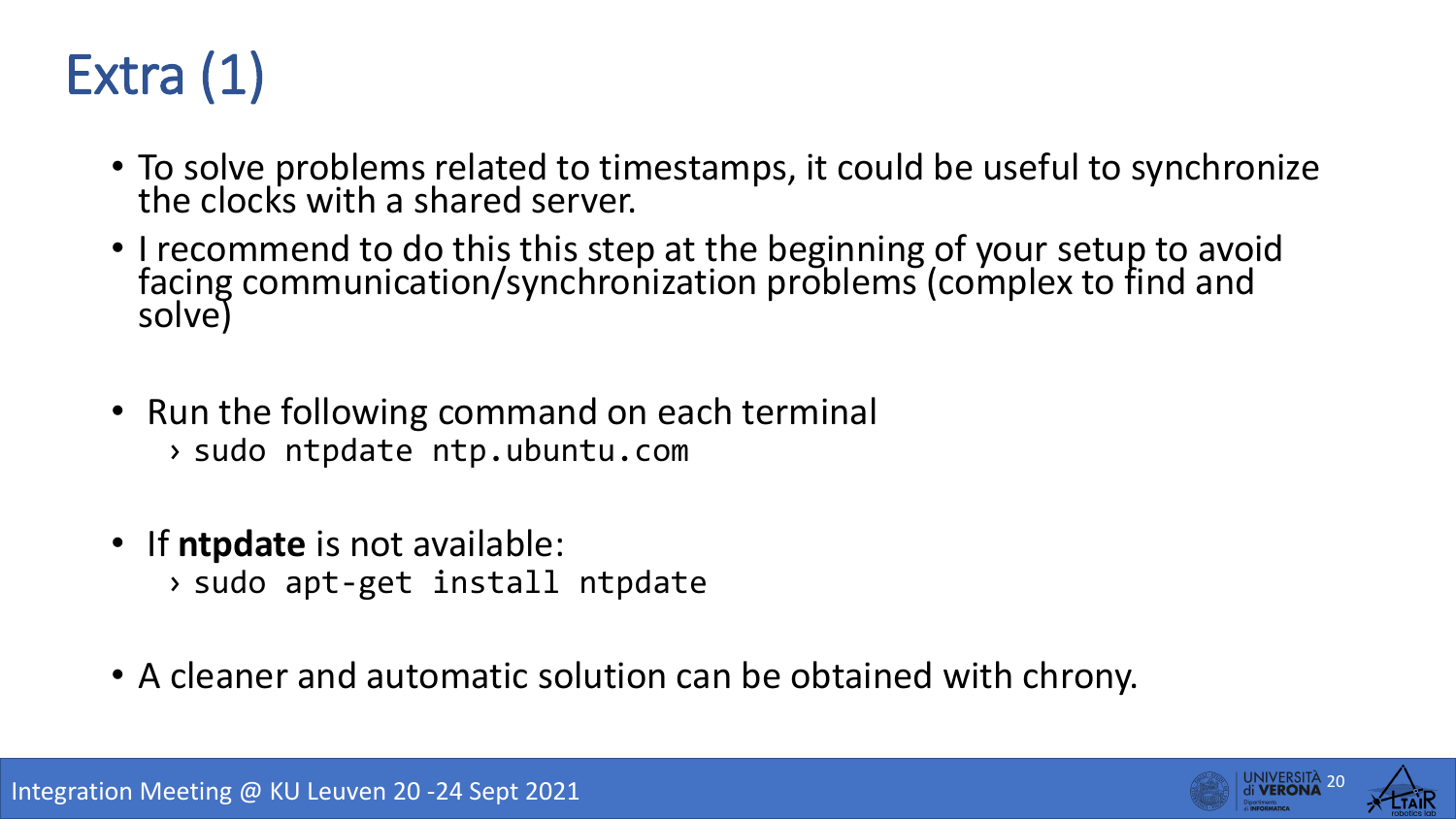

- The standard roscore port is 11311, but it can be changed to a different one.
- ROS is well integrated in other software:
	- MATLAB

<https://www.mathworks.com/products/ros.html>

• C# (Unity3D, Windows)

<https://github.com/siemens/ros-sharp>

<https://github.com/Unity-Technologies/Unity-Robotics-Hub>

• rosbridge protocol

[https://github.com/RobotWebTools/rosbridge\\_suite](https://github.com/RobotWebTools/rosbridge_suite)